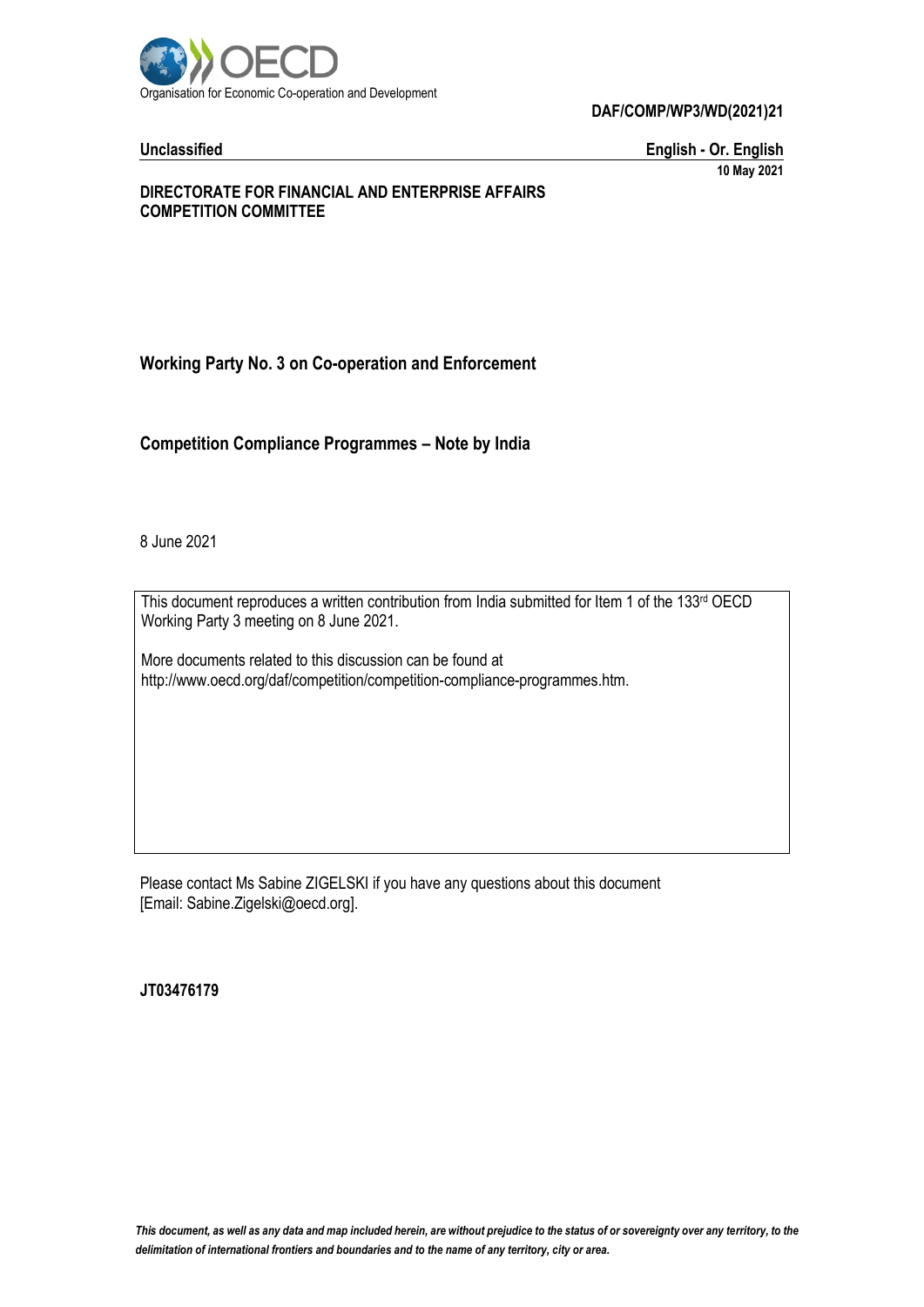# *India*

# **1. Introduction**

1. The Competition Commission of India ("**CCI**"/ "**Commission**"), established under the Competition Act, 2002 ("**Act**"), a parliamentary law of the Republic of India, strives to promote and sustain competition in India. The Act prohibits anti-competitive agreements, abuse of dominant position by enterprises and regulates combinations. It is the duty of the Commission to promote and sustain competition, eliminate practices having adverse effect on competition, protect the interests of consumers and ensure freedom of trade in the markets. Over a decade of its operations, CCI has handled over 1100 anti-trust cases and 850 combination cases. This has brought rich experience in conceiving, designing and implementing competition compliance programmes.

2. Section 49 of the Act mandates CCI to take suitable measures for promotion of competition advocacy, creating awareness and imparting training about competition issues. The primary objective of Competition Advocacy is to strengthen competition awareness and create a competition culture amongst market players, leading to competition compliance. This activity is conceived largely as non-invasive, voluntary and participative with no legal consequences. All activities under this domain are conceptualised for wider competition compliance in the economy. The Competition Compliance Programmes (CCPs) draw resources from primarily two activities, firstly independent advocacy initiatives and secondly, advocacy through enforcement orders of the Commission. The first activity is an ongoing process, encompassing a plethora of advocacy initiatives often customized to suit the participating stakeholders. This includes leniency advocacy as well. The second activity derives strength from enforcement orders of the Commission, wherein these orders are taken to wider participants through innovative means to enable an environment that sustains and promotes competition compliance in the given sector or the concerned markets.

# **2. Tools for CCP**

3. For over 10 years, CCI has taken measured, focused and effective steps to build a culture of competition in markets in India. This has been done through robust enforcement and sustained competition advocacy. CCI has reached out to stakeholders across the board including Industry, Central and State Governments, Trade Associations, Professional Bodies, Academia, etc., to enhance awareness about competition law and promote CCP. The endeavour, through various advocacy initiatives, has been to sensitise the stakeholders regarding the nuances of competition law, enhance their understanding of the law and its application, and guide them towards playing roles in achieving the overall objectives of the competition law.

4. CCI has been using various advocacy tools to create awareness about the benefits of competition and how an effective competition compliance programme may be implemented. These tools are as below:

# **2.1. Competition Advocacy Events**

5. Workshops, seminars, training programmes, and conferences are organised across the country to engage with the stakeholders and bring them on board towards increasing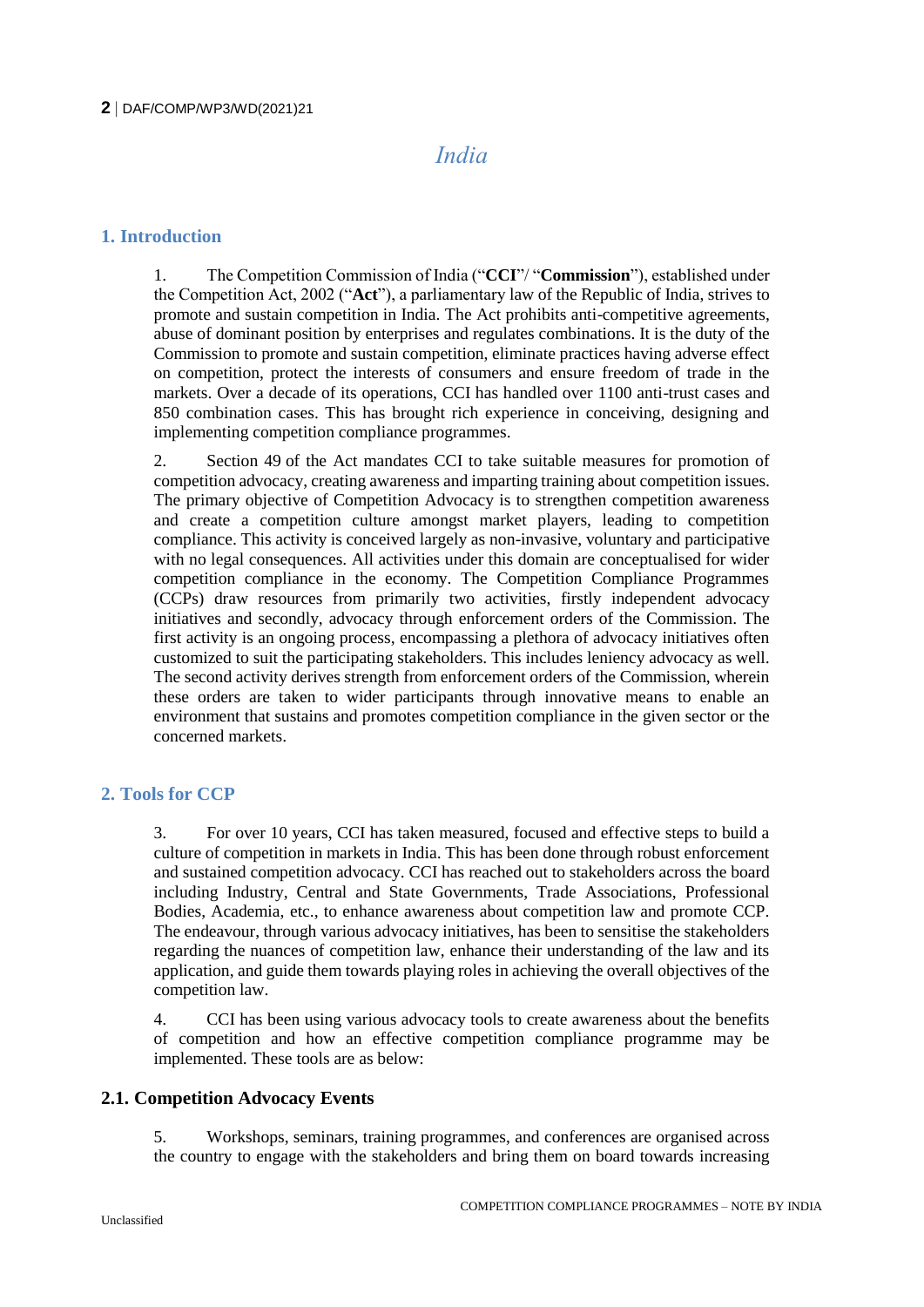competition compliance. These events are conducted by senior officers of the Commission whereby stakeholders are informed about the legal and practical aspects of the law by showcasing insightful case studies. During the Covid-19 period, technology has been leveraged and such programmes are conducted mostly online.

# **2.2. Publications**

6. Over the years, the Commission has published rich literature on promoting competition for the benefit of stakeholders. These written materials explain technical aspects of the law in simple language using examples and case studies. Some of the literature published includes Competition Compliance Manual for Enterprises, Competition Assessment Toolkit, and Diagnostic Toolkit for Public Procurement Officers, etc. These materials are made available to stakeholders along with customised programmes for effecting competition compliance.

# **2.3. Social Media**

7. Continuous engagement with the stakeholders encourages compliance, in this regard use of social media has also been explored by the Commission to engage with them and initial results have been encouraging.

# **3. Advocacy Efforts towards Compliance in the Private Sector**

8. It has been a hallmark for CCI that as a regulator it enjoys trust and confidence of the private sector, which is a crucial factor in the economic development of the country. CCI attempts to inspire and encourage this sector to adopt and adhere to competition compliance through continuous engagement.

9. The aim of CCPs with the private sector is to build a competition culture in the country. The Commission's advocacy efforts towards this crucial stakeholder group have been geared towards complementing its enforcement functions by way of achieving the larger goal of market correction.

10. The Commission has been organising training programmes in competition law compliance with leading players in key markets across the spectrum. Emphasis in these training programmes has been on a need to appoint compliance officers in the organisation for ensuring effective competition law compliance. Industry stakeholders have also been sensitised on possible financial and reputational loss arising out of non-adherence to provisions of the Act. They have also been encouraged to report any anti-competitive practices adopted by their rivals or any other company in the market to CCI. They are also encouraged to undertake consistent and timely audits of their existing business practices to ensure that their conduct, at the horizontal and vertical levels, are compliant with competition law in India. Stakeholders are also educated on the leniency programme of the Commission and procedural aspects therein.

11. A 'Compliance Manual for Enterprises' has been developed by CCI which provides concise guidance to business enterprises for undertaking competition compliance initiatives. The Manual contains the basic principles of competition law that impact an enterprise's relationship with competitors, agents, suppliers, distributors, customers and other third parties. It also contains guidelines that are designed to help executives and employees of any enterprise to distinguish between permissible business conduct and illegal anti-competitive behaviour. The Manual strives to increase familiarity of business enterprises with the competition law and to handhold them towards best practices for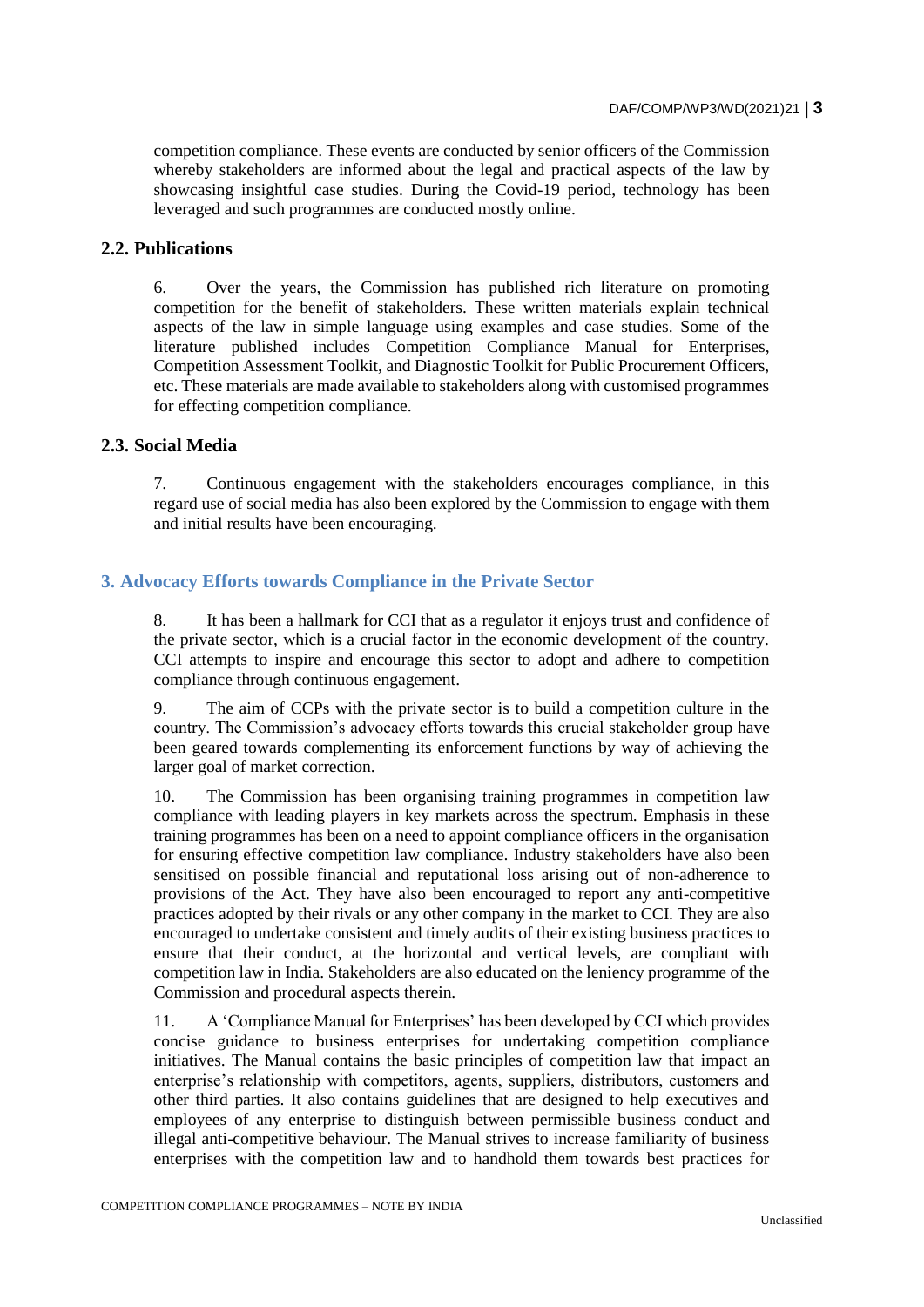### **4** DAF/COMP/WP3/WD(2021)21

greater compliance and help them exhibit good corporate citizenship. Recently, the Commission published an infographic based on 'Dos and Don'ts for Trade Associations' and an animation video on the same to sensitise trade associations to remain competition compliant while discharging their functions.

12. CCI has been proactively conducting competition advocacy events to enhance awareness about leniency regime, which encourages disclosure of information on anticompetitive practices. This has helped the Commission receive a significant number of leniency applications. Based on the experience and feedback, the Commission has also made sure that its leniency provisions and regulations have been kept aligned with global best practices. It has also constantly strived towards maintaining simplicity, transparency and consistency in the procedural aspects of these provisions. One of the objectives of CCPs is to encourage use of leniency programme of the Commission.

13. In order to promote CCPs, CCI engages closely with industry groups to understand markets better and appreciate the business nuances. CCI works with industry representative associations at the national, local and sectoral levels to encourage two-way engagement and understanding of issues. CCI regularly conducts sectoral workshops which have focus on competition issues specific to the sector. These events have received encouraging feedback from participating industry representatives. Participants appreciate the effectiveness of such events in bringing the stakeholders closer to the law and its application. In recent times, the Commission has conducted highly engaging workshops in key markets such as pharmaceuticals, telecom, e-commerce among others.

**14.** Realising the fact that enforcement alone cannot achieve all goals of Competition Law which aims at building competition culture in the country, a focused industry approach has been conceptualised. Under this approach, leading Listed/Private Companies in India are approached and pursued to implement CCPs. Results of this approach will be visible in near future, however, initial outcomes are very encouraging and portray willingness of industries towards CCPs. These corporates are informed about the nuances of CCPs, which include the following: (a) industries may do internal assessment and effect Competition Compliance Programme themselves, (b) refer the instances of violation of competition law to the Commission (c) publicise leniency programme, which inspires self-disclosure of violations, (d) avoid the chances of violation of provisions of the Competition Act, and (e) creation of competition culture amongst the officers/executive of companies which will result into Competition Compliance.

# **3.1. CCPs in Pharma Sector**

15. In pharmaceutical sector, over the years CCI has handled over fifty antitrust cases emanating from various parts of country. Such enforcement has resulted in market correction at district level, State level and all India level. With rigorous advocacy of enforcement orders, pharmaceutical stakeholders are reached out and sensitised to take up competition compliance and shun acts and activities proscribed by the Act. The associations in the sector were directed to organise competition awareness and competition compliance programmes over a period of six months, and file a compliance report with CCI within one month of hosting the last competition compliance programme.

16. The Commission also directed associations to file an undertaking that the practices carried on by them and their members regarding grant of NOC for appointment of stockist, fixation of trade margins, collection of Product Information Service (PIS) charges and boycott of products of pharmaceutical companies should be discontinued within two months from the date of receipt of the order. The PIS services could be availed by manufacturers/ pharmaceutical firms on a voluntary basis. Trade associations were also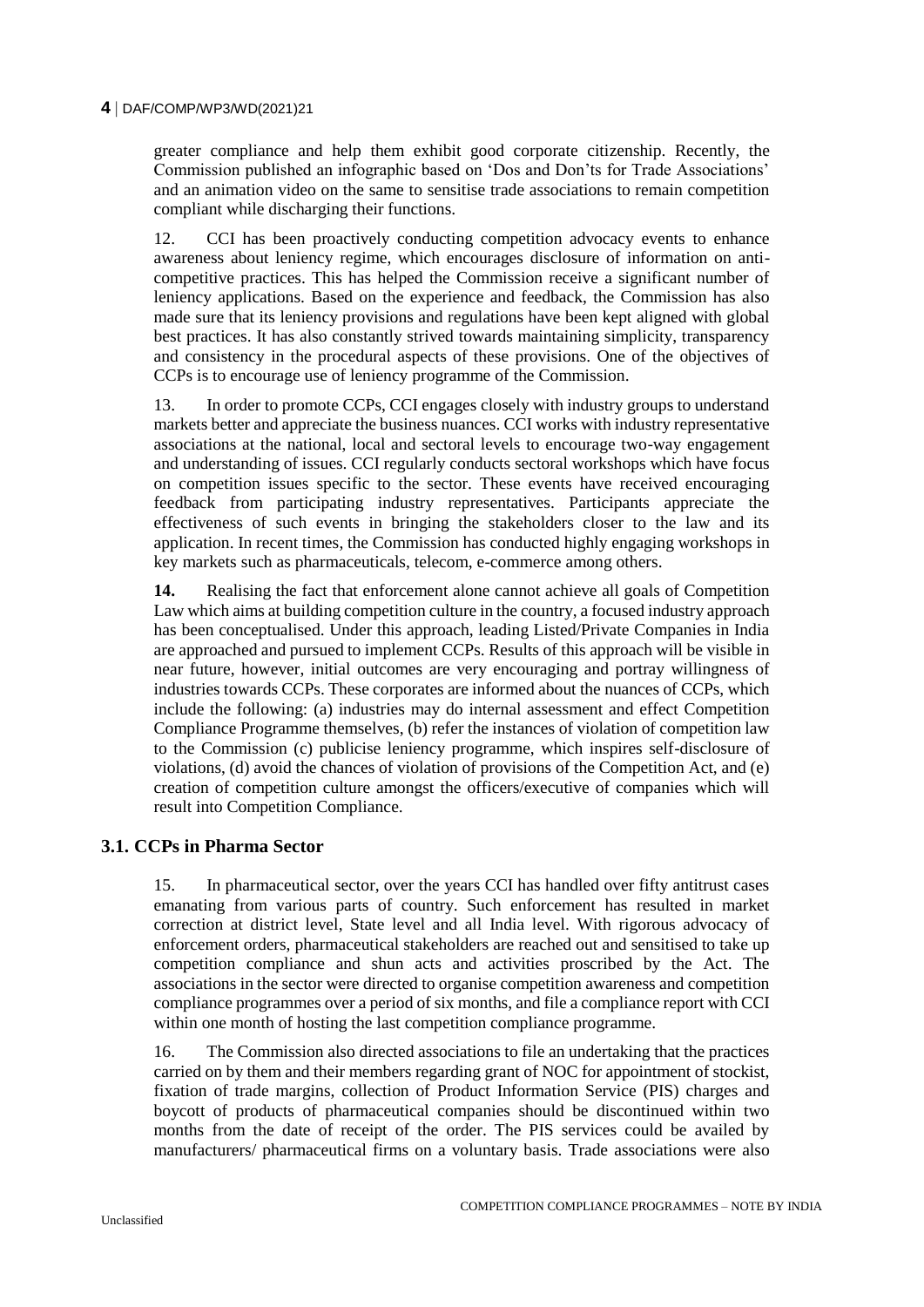directed not to associate with officers of pharmaceutical companies with regard to internal affairs including administration, management and governance of the company in any manner for a period of two years.

17. Given the length and breadth of the country, it is visible that this sector has moved on the path of competition compliance and stakeholders are bracing CCPs for a greater good.

# **3.2. CCPs with Public Sector**

18. Public sector undertakings have been important stakeholders for CCI since very beginning. CCI has been interacting with PSUs to sensitise them about competition law. Interactions with them have focused largely on public procurement aspect and many of them in the last ten years have used various guidance, publications, etc., of CCI. The recently conceived State Resource Person Scheme is playing a crucial role in this sphere.

# **3.3. CCPs with Micro, Small & Medium Enterprises (MSMEs)**

19. Importantly, the Commission has been guided by the larger goal of keeping MSMEs functional and ensuring continuity of market corrections than penalising the firms through monetary penalties. In this process, regular interactions with MSMEs and representative associations are considered significant towards promotion of competition. It has been noticed that given lower economies of scale and scope, MSMEs may be vulnerable as against bigger enterprises. Further, not being aware of nuances of competition enforcement they may walk on an anti-competitive path inadvertently. Considering this fact, outreach with MSMEs has been considered on priority and CCPs for MSMEs are also pursued to implement the same.

# **4. Innovations in CCP**

### **4.1. Network of Indian Competition Experts (NICE)**

20. Capacity building is core to CCPs. In a country so vast and diverse, competition experts are needed in distinct geographical regions as well as conversant in various local languages. In order to achieve this larger objective, CCI conceived NICE, which is a network of academicians/ researchers in the field of Law, Economics and Finance. These experts are expected to work closely with CCI, build mutual capacities, track local competition scenario and develop expertise in competition compliance, auditing and legislative assessment. This network has completed one year and the initial output is very encouraging. This network has been working during Covid-19 times by leveraging technology.

### **4.2. Online Internship**

21. Students of colleges and universities have been important stakeholders of advocacy driven CCPs. CCI has been regularly reaching out to these stakeholders, creating awareness and highlighting the importance of competition. Notably, during the Covid-19 driven lockdown, CCI switched over to Online Internship as regular physical internship was not possible. The response was overwhelming, a large number of applications poured in even from the remotest corners of the country. This afforded students to intern with CCI, who otherwise could not have availed internship due to geographical constraints. From May 2020 to March 2021, over 200 students from various law schools, management institutes